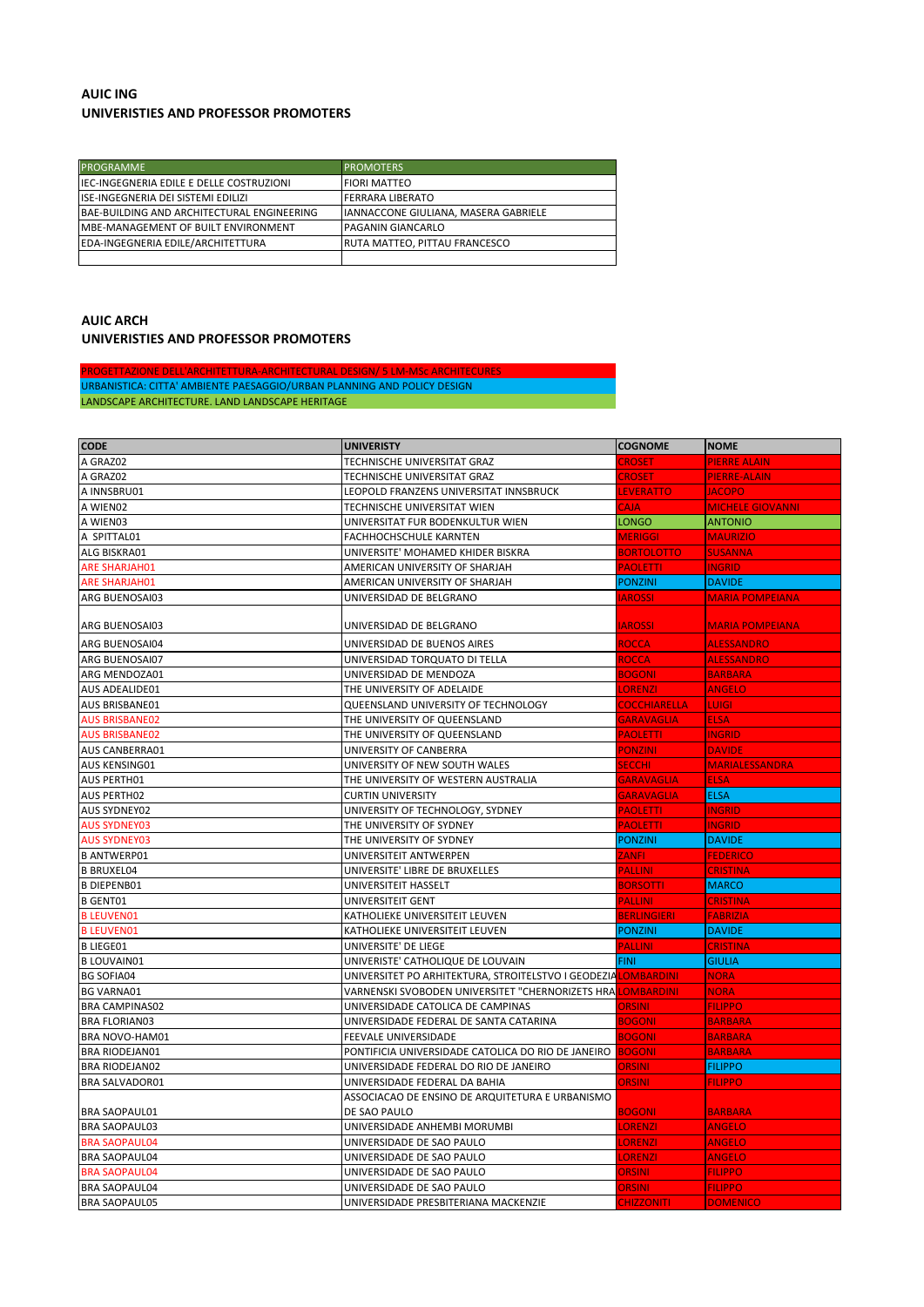| <b>BRA VITORIA01</b>  | UNIVERSIDADE FEDERAL DO ESPIRITO SANTO                      | <b>BOGONI</b>       | <b>BARBARA</b>              |
|-----------------------|-------------------------------------------------------------|---------------------|-----------------------------|
|                       |                                                             |                     |                             |
| CAN BURNABY02         | BRITISH COLOMBIA INSTITUTE OF TECHNOLOGY                    | <b>FABRIS</b>       | <b>LUCA MARIA FRANCESCO</b> |
| CAN MONTREA02         | MCGILL UNIVERSITY                                           | <b>SECCHI</b>       | <b>MARIALESSANDRA</b>       |
| CAN WATERLO01         | UNIVERSITY OF WATERLOO                                      | <b>FABRIS</b>       | <b>LUCA MARIA FRANCESCO</b> |
| CH BERN11             | BERN UNIVERSITY OF APPLIED SCIENCES                         | CROSET              | <b>PIERRE-ALAIN</b>         |
| CH GENEVE01           | UNIVERSITE' DE GENEVE                                       | <b>MENONI</b>       | <b>SCIRA</b>                |
| CH LAUSANN06          |                                                             |                     |                             |
|                       | ECOLE POLYTECHNIQUE FEDERALE DE LAUSANNE                    | <b>SALVADEO</b>     | <b>PIERLUIGI</b>            |
| CH LUZERN14           | HOCHSCHULE LUZERN                                           | LEPRATTO            | <b>FABIO</b>                |
| CHL CONCEPT02         | UNIVERSIDAD DEL BIO-BIO                                     | <b>MANGANARO</b>    | <b>ELVIO</b>                |
| CHL CONCEPT03         | UNIVERSIDAD DEL DESARROLLO                                  | <b>MANGANARO</b>    | <b>ELVIO</b>                |
| CHL SANTIAG02         | PONTIFICIA UNIVERSIDAD CATOLICA DE CHILE                    | <b>GRITTI</b>       | <b>ANDREA</b>               |
| CHL SANTIAG03         |                                                             | <b>ROGORA</b>       | <b>ALESSANDRO</b>           |
|                       | UNIVERSIDAD CENTRAL DE CHILE                                |                     |                             |
| CHL SANTIAG04         | UNIVERSIDAD DE CHILE                                        | <b>IAROSSI</b>      | <b>MARIA POMPEIANA</b>      |
| CHL SANTIAG05         | UNIVERSIDAD DIEGO PORTALES                                  | <b>GRITTI</b>       | <b>ANDREA</b>               |
| CHL VALPARAI02        | UNIVERSIDAD TECNICA "FEDERICO SANTA MARIA"                  | <b>BOGONI</b>       | <b>BARBARA</b>              |
| CHL VALPARAI02        | UNIVERSIDAD TECNICA "FEDERICO SANTA MARIA"                  | <b>BOGONI</b>       | <b>BARBARA</b>              |
|                       |                                                             |                     |                             |
| <b>CHN BEIJING02</b>  | TSINGHUA UNIVERSITY                                         | <b>FABRIS</b>       | <b>LUCA MARIA FRANCESCO</b> |
| <b>CHN BEIJING02</b>  | TSINGHUA UNIVERSITY                                         | PEZZETTI            | <b>LAURA ANNA</b>           |
| CHN BEIJING04         | NORTH CHINA UNIVERSITY OF TECHNOLOGY                        | <b>FABRIS</b>       | <b>LUCA MARIA FRANCESCO</b> |
| CHN BEIJING05         | BEIJING UNIVERSITY OF CIVIL ENGINEERING AND ARCHITECFABRIS  |                     | <b>LUCA MARIA FRANCESCO</b> |
| <b>CHN CHANGSHA01</b> | HUNAN UNIVERSITY                                            | <b>MERIGGI</b>      | <b>MAURIZIO</b>             |
|                       |                                                             |                     |                             |
| <b>CHN CHENGDU01</b>  | SOUTHWEST JIAOTONG UNIVERSITY                               | <b>MERIGGI</b>      | <b>MAURIZIO</b>             |
| CHN CHONG01           | <b>CHONGQING UNIVERSITY</b>                                 | <b>MERIGGI</b>      | <b>MAURIZIO</b>             |
| CHN DALIAN01          | DALIAN UNIVERSITY OF TECHNOLOGY                             | <b>MERIGGI</b>      | <b>MAURIZIO</b>             |
| <b>CHN HONGKON03</b>  | CITY UNIVERSITY OF HONG KONG                                | <b>MERIGGI</b>      | <b>MAURIZIO</b>             |
| CHN MACAO01           | SAINT JOSEPH UNIVERSITY OF MACAU                            | <b>POLI</b>         | <b>MATTEO UMBERTO</b>       |
|                       |                                                             |                     | <b>LAURA ANNA</b>           |
| CHN NANJING01         | SOUTHEAST UNIVERSITY                                        | PEZZETTI            |                             |
| CHN NANJING01         | SOUTHEAST UNIVERSITY                                        | PEZZETTI            | <b>LAURA ANNA</b>           |
| <b>CHN SHANGHAI01</b> | <b>TONGJI UNIVERSITY</b>                                    | <b>FABRIS</b>       | <b>LUCA MARIA FRANCESCO</b> |
| <b>CHN SHANGHAI01</b> | TONGJI UNIVERSITY                                           | FABRIS              | <b>LUCA MARIA FRANCESCO</b> |
| <b>CHN SHANGHAI01</b> | TONGJI UNIVERSITY                                           | <b>FINI</b>         | <b>GIULIA</b>               |
| <b>CHN SHANGHAI03</b> | SHANGHAI JIAO TONG UNIVERSITY                               | <b>BOVATI</b>       | <b>MARCO</b>                |
|                       |                                                             |                     |                             |
| <b>CHN SHANGHAI03</b> | SHANGHAI JIAO TONG UNIVERSITY                               | <b>BOVATI</b>       | <b>MARCO</b>                |
| CHN SHENZHEN01        | SHENZHEN UNIVERSITY                                         | <b>MERIGGI</b>      | <b>MAURIZIO</b>             |
| CHN TAIPEI01          | UNIVERSITA' STATALE DI SCIENZE E TECNOLOGIA DI TAIWA CONTIN |                     | <b>ANTONELLA</b>            |
| CHN TIANJIN01         | TIANJIN UNIVERSITY                                          | <b>BOVATI</b>       | <b>MARCO</b>                |
| <b>CHN XIAN01</b>     | XI'AN JIAOTONG UNIVERSITY                                   | <b>SALVADEO</b>     | <b>PIERLUIGI</b>            |
|                       |                                                             |                     |                             |
| CHN XIAN01            | XI'AN JIAOTONG UNIVERSITY                                   | <b>SALVADEO</b>     | <b>PIERLUIGI</b>            |
| CHN XIAN02            | XI'AN UNIVERSITY OF ARCHITECTURE AND TECHNOLOGY             | <b>PEZZETTI</b>     | <b>LAURA ANNA</b>           |
| COL BOGOTA01          | PONTIFICIA UNIVERSIDAD JAVERIANA                            | <b>LEONI</b>        | <b>FABRIZIO</b>             |
|                       |                                                             |                     |                             |
| COL BOGOTA02          | UNIVERSIDAD NACIONAL DE COLOMBIA                            | GRITTI              | <b>ANDREA</b>               |
|                       |                                                             |                     |                             |
| <b>COL BOGOTA03</b>   | UNIVERSIDAD DE LOS ANDES                                    | <b>LEONI</b>        | <b>FABRIZIO</b>             |
| COL CALI01            | PONTIFICIA UNIVERSIDAD JAVERIANA                            | <b>LEONI</b>        | <b>FABRIZIO</b>             |
| COL MEDELLIN03        | UNIVERSIDAD PONTIFICIA BOLIVARIANA                          | <b>IAROSSI</b>      | <b>MARIA POMPEIANA</b>      |
| CY LIMASSO02          | CYPRUS UNIVERSITY OF TECHNOLOGY                             | <b>BRUMANA</b>      | <b>RAFFAELLA</b>            |
| CY NICOSIA01          | UNIVERSITY OF CYPRUS                                        | <b>FABRIS</b>       | <b>LUCA MARIA FRANCESCO</b> |
|                       |                                                             |                     |                             |
| CZ BRNO01             | VYSOKE UCENI TECHNICKE V BRNE                               | <b>CORRADI</b>      | <b>EMILIA</b>               |
| CZ PRAHA10            | CESKE VYSOKE UCENI TECHNICKE V PRAZE                        | <b>CHIZZONITI</b>   | <b>DOMENICO</b>             |
| D AACHEN01            | RHEINISCH-WESTFALISCHE TECHNISCHE HOCHSCHULE AACGRITTI      |                     | <b>ANDREA</b>               |
| D AACHEN02            | FACHHOCHSCHULE AACHEN                                       | <b>AJA</b>          | <b>MICHELE GIOVANNI</b>     |
| <b>D BERLINO2</b>     | TECHNISCHE UNIVERSITAT BERLIN                               | <b>CAJA</b>         | <b>MICHELE GIOVANNI</b>     |
| <b>D BERLINO2</b>     | TECHNISCHE UNIVERSITAT BERLIN                               | <b>GRITTI</b>       | <b>ANDREA</b>               |
|                       |                                                             |                     |                             |
| <b>D BERLINO2</b>     | TECHNISCHE UNIVERSITAT BERLIN                               | <b>PACCHI</b>       | <b>CAROLINA</b>             |
| <b>D BERLINO2</b>     | TECHNISCHE UNIVERSITAT BERLIN                               | <b>VALENTE</b>      | <b>ILARIA</b>               |
| D BERLINO3            | UNIVERSITAT DER KUNSTE BERLIN                               | CAJA                | <b>MICHELE GIOVANNI</b>     |
| D BERLINO4            | TECHNISCHE FACHHOCHSCHULE BERLIN                            | <b>CAJA</b>         | <b>MICHELE GIOVANNI</b>     |
| D BOCHUM02            | HOCHSCHULE BOCHUM                                           | <b>GRITTI</b>       | <b>ANDREA</b>               |
| <b>D BUXTEHU02</b>    | HOCHSCHULE 21, BUXTEHUDE                                    | <b>CIARAMELLA</b>   | <b>GIANANDREA</b>           |
|                       |                                                             |                     |                             |
| D DARMSTA01           | TECHNISCHE UNIVERSITAT DARMSTADT                            | <b>FIANCHINI</b>    | <b>MARIA</b>                |
| <b>D DORTMUN01</b>    | TECHNISCHE UNIVERSITAT DORTMUND                             | <b>BALDUCCI</b>     | <b>ALESSANDRO</b>           |
| <b>D DORTMUN01</b>    | TECHNISCHE UNIVERSITAT DORTMUND                             | <b>CAJA</b>         | <b>MICHELE GIOVANNI</b>     |
| D DRESDEN02           | TECHNISCHE UNIVERSITAT DRESDEN                              | <b>SALERNO</b>      | <b>ROSSELLA</b>             |
| D DUSSELD03           | HOCHSCHULE DUSSELDORF - UNIVERSITY OF APPLIED SCIE CAJA     |                     | <b>MICHELE GIOVANNI</b>     |
|                       |                                                             |                     |                             |
| D FRANKFU04           | FACHHOCHSCHULE FRANKFURT AM MAIN                            | <b>PACCHI</b>       | <b>CAROLINA</b>             |
|                       | FACHHOCHSCHULE GIESSEN-FRIEDBERG HS FUR TECHNIK             |                     |                             |
| D GIESSEN02           | UND WIRTSCHAFT                                              | <b>CAJA</b>         | <b>MICHELE GIOVANNI</b>     |
| D HAMBURG12           | HAFENCITY UNIVERSITÄT HAMBURG                               | <b>BRICOCOLI</b>    | <b>MASSIMO</b>              |
| D HAMBURG12           | HAFENCITY UNIVERSITÄT HAMBURG                               | <b>BRICOCOLI</b>    | <b>MASSIMO</b>              |
| D HANNOVE01           | LEIBNIZ UNIVERSITAET HANNOVER                               | POLI :              | <b>MATTEO UMBERTO</b>       |
|                       |                                                             |                     |                             |
| D KARLSRU01           | KIT KARLSRUHER INSTITUT FUR TECNOLOGIE                      | <b>LUCCHINI</b>     | <b>MARCO</b>                |
| D KOLN04              | TECHNISCHE HOCHSCHULE KÖLN                                  | <b>COCCHIARELLA</b> | <b>LUIGI</b>                |
| D KONSTAN02           | HOCHSCHULE KONSTANZ                                         | <b>FAROLDI</b>      | <b>EMILIO</b>               |
|                       | HOCHSCHULE ANHALT (FH) (ANHALT UNIVERSITY OF                |                     |                             |
| D KOTHEN01            | <b>APPLIED SCIENCES)</b>                                    | <b>VILLA</b>        | <b>DANIELE</b>              |
| D LEMGO01             | HOCHSCHULE OSTWESTFALEN-LIPPE                               | <b>COCCHIARELLA</b> | <b>LUIGI</b>                |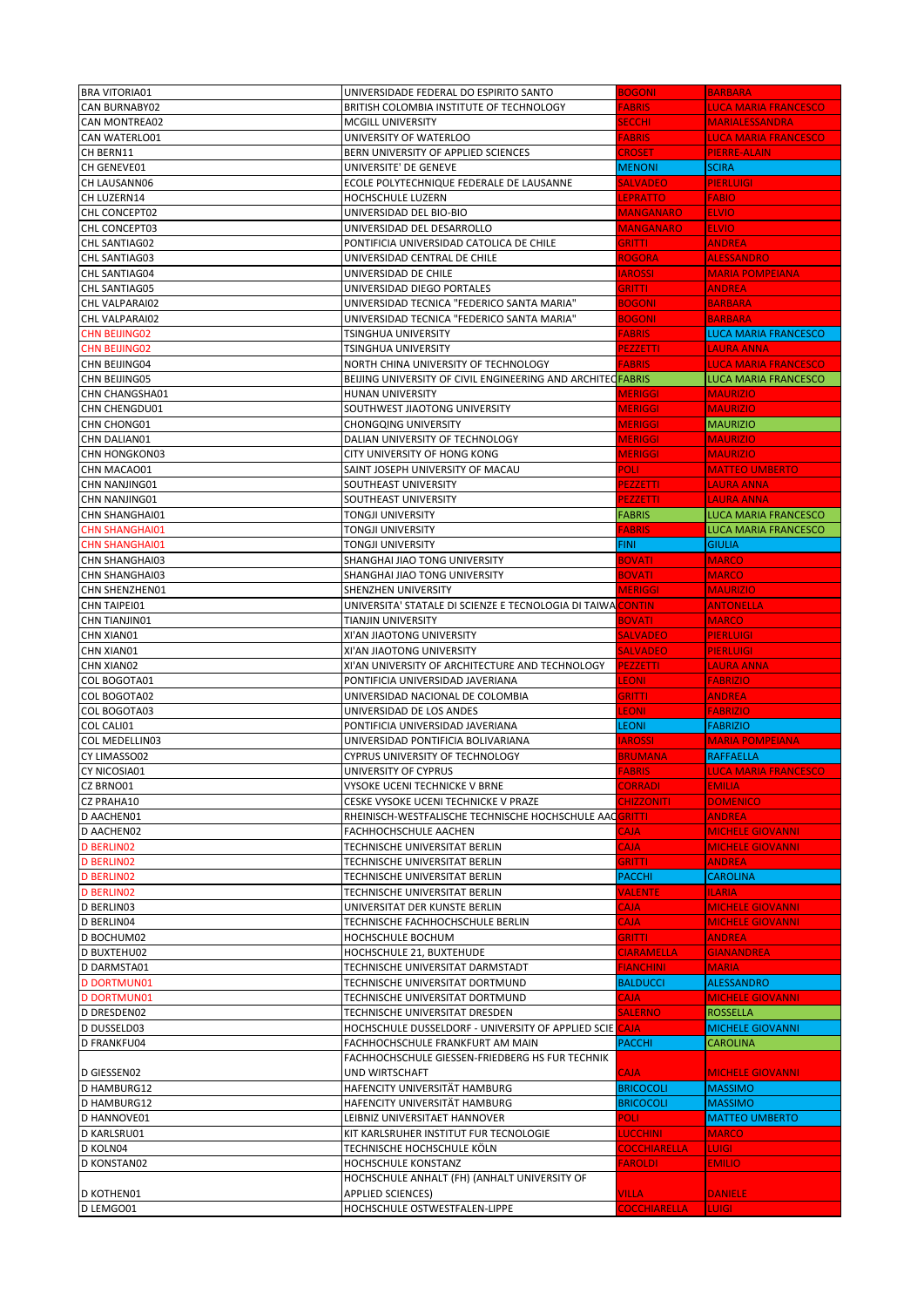| <b>D MUNCHEN02</b>  | TECHNISCHE UNIVERSITAT MUNCHEN                             | CAJA.               | <b>MICHELE GIOVANNI</b>      |
|---------------------|------------------------------------------------------------|---------------------|------------------------------|
| D POTSDAM03         | FACHHOCHSCHULE POTSDAM                                     | CAJA                | <b>MICHELE GIOVANNI</b>      |
| D STUTTGA01         |                                                            | <b>CAJA</b>         | <b>MICHELE GIOVANNI</b>      |
|                     | UNIVERSITAT STUTTGART                                      |                     |                              |
| D STUTTGA04         | STAATLICHE AKADEMIE DER BILDENDEN KUNSTE STUTTGA LUCCHINI  |                     | <b>MARCO</b>                 |
| D WEIMAR01          | <b>BAUHAUS UNIVERSITAT WEIMAR</b>                          | <b>SALERNO</b>      | <b>ROSSELLA</b>              |
| D WUPPERT01         | BERGISCHE UNIVERSITAT GESAMTHOCHSCHULE WUPPERT GRITTL      |                     | <b>ANDREA</b>                |
| D KAISERS01         | TECHNISCHE UNIVERSITAT KAISERSLAUTERN                      | <b>COCCHIARELLA</b> | <b>LUIGI</b>                 |
| DK ALBORG01         | AALBORG UNIVERSITET                                        | <b>TARTAGLIA</b>    | <b>ANDREA</b>                |
| DK KOBENHA58        | KOBENHAVNS ERHVERVSAKADEMI                                 | <b>PAOLETTI</b>     | <b>INGRID</b>                |
|                     | DET KONGELIGE DANSKE KUNSTAKADEMIS SKOLER FOR              |                     |                              |
| <b>DK KOBENHA59</b> | ARKITEKTUR, DESIGN, OG KONSERVERING                        | <b>PAOLETTI</b>     | <b>INGRID</b>                |
| DK ODENSE01         | SYDDANSK UNIVERSITET                                       | <b>PAOLETTI</b>     | <b>iNGRID</b>                |
| DK RISSKOV06        | VIA UNIVERSITY COLLEGE                                     |                     | <b>INGRID</b>                |
|                     |                                                            | <b>PAOLETTI</b>     |                              |
| E ALCAL-H01         | UNIVERSIDAD DE ALCALA                                      | <b>CONTIN</b>       | <b>ANTONELLA</b>             |
| E ALICANT01         | UNIVERSIDAD DE ALICANTE                                    | <b>LUCCHINI</b>     | <b>MARCO</b>                 |
| E BADAJOZ01         | UNIVERSIDAD DE EXTREMADURA                                 | <b>COCCHIARELLA</b> | <b>LUIGI</b>                 |
| E BARCELO03         | UNIVERSITAT POLITECNICA DE CATALUNYA                       | <b>BRUZZESE</b>     | <b>MARIA ANTONELLA</b>       |
| E BARCELO03         | UNIVERSITAT POLITECNICA DE CATALUNYA                       | LANDSBERGER         | <b>MARTINA ELENA</b>         |
| <b>E BARCELO03</b>  | UNIVERSITAT POLITECNICA DE CATALUNYA                       | <b>LEONI</b>        | <b>FABRIZIO</b>              |
| E BARCELO16         | UNIVERSITAT RAMON LLULL DE BARCELONA                       | <b>FABRIS</b>       | <b>LUCA MARIA FRANCESCO</b>  |
| E BARCELO24         | UNIVERSITAT INTERNACIONAL DE CATALUNYA                     | <b>ANDSBERGER</b>   | <b>MARTINA ELENA</b>         |
|                     |                                                            | <b>LUCCHINI</b>     | <b>MARCO</b>                 |
| E BILBAO01          | UNIVERSIDAD DEL PAIS VASCO                                 |                     |                              |
| E CIUDAR01          | UNIVERSIDAD DE CASTILLA - LA MANCHA                        | <b>LUCCHINI</b>     | <b>MARCO</b>                 |
| E GIRONA02          | UNIVERSITAT DE GIRONA                                      | <b>BONFANTE</b>     | <b>FRANCESCA</b>             |
| E GRANADA01         | UNIVERSIDAD DE GRANADA                                     | <b>IAROSSI</b>      | <b>MARIA POMPEIANA</b>       |
| E GRANADA01         | UNIVERSIDAD DE GRANADA                                     | LEPRATTO            | <b>FABIO</b>                 |
| E LA-CORU01         | UNIVERSIDADE DA CORUNA                                     | <b>BORSOTTI</b>     | <b>MARCO</b>                 |
| E LAS-PAL01         | UNIVERSIDAD DE LAS PALMAS DE GRAN CANARIA                  | <b>BOGONI</b>       | <b>BARBARA</b>               |
| <b>E MADRID05</b>   | UNIVERSIDAD POLITECNICA DE MADRID                          | <b>BALDUCCI</b>     | <b>ALESSANDRO</b>            |
| <b>E MADRID05</b>   | UNIVERSIDAD POLITECNICA DE MADRID                          | <b>EPRATTO</b>      | <b>FABIO</b>                 |
| <b>E MADRID05</b>   | UNIVERSIDAD POLITECNICA DE MADRID                          | <b>VALENTE</b>      | <b>ILARIA</b>                |
|                     |                                                            |                     |                              |
| E MADRID17          | UNIVERSIDAD ALFONSO X EL SABIO                             | <b>LUCCHINI</b>     | <b>MARCO</b>                 |
| E MADRID18          | UNIVERSIDAD EUROPEA DE MADRID                              | LEPRATTO            | <b>FABIO</b>                 |
| E MADRID21          | UNIVERSIDAD SAN PABLO CEU                                  | ROLANDO             | <b>ANDREA</b>                |
| E MALAGA01          | UNIVERSIDAD DE MALAGA                                      | <b>BORSOTTI</b>     | <b>MARCO</b>                 |
| E MURCIA05          | UNIVERSIDAD CATOLICA SAN ANTONIO DE MURCIA                 | <b>IAROSSI</b>      | <b>MARIA POMPEIANA</b>       |
| E PAMPLON01         | UNIVERSIDAD DE NAVARRA                                     | <b>BOLICI</b>       | <b>ROBERTO</b>               |
| E PAMPLON01         | UNIVERSIDAD DE NAVARRA                                     | <b>BORSOTTI</b>     | <b>MARCO</b>                 |
| E SEVILLA01         | UNIVERSIDAD DE SEVILLA                                     | LEPRATTO            | <b>FABIO</b>                 |
| <b>EVALENCIO2</b>   | UNIVERSITAT POLITECNICA DE VALENCIA                        | <b>BRUZZESE</b>     | <b>MARIA ANTONELLA</b>       |
|                     |                                                            | <b>FAROLDI</b>      | <b>EMILIO</b>                |
| <b>E VALENCIO2</b>  | UNIVERSITAT POLITECNICA DE VALENCIA                        |                     |                              |
| <b>EVALENCIO2</b>   | UNIVERSITAT POLITECNICA DE VALENCIA                        | <b>IAROSSI</b>      | <b>MARIA POMPEIANA</b>       |
| E VALENCIO8         | UNIVERSIDAD CARDENAL HERRERA - CEU                         | <b>IAROSSI</b>      | <b>MARIA POMPEIANA</b>       |
| E VALLADO01         | UNIVERSIDAD DE VALLADOLID                                  | <b>LUCCHINI</b>     | <b>MARCO</b>                 |
| E ZARAGOZ01         | UNIVERSIDAD DE ZARAGOZA                                    | LEPRATTO            | <b>FABIO</b>                 |
| E ZARAGOZ07         | UNIVERSIDAD SAN JORGE                                      | LEPRATTO            | <b>FABIO</b>                 |
| E TARRAGO01         | UNIVERSITAT ROVIRA I VIRGILI                               | <b>LEPRATTO</b>     | <b>FABIO</b>                 |
| ECU GUAYAQ02        | UNIVERSIDAD CATOLICA DE SANTIAGO DE GUAYAQUIL              | GRITTI              | <b>ANDREA</b>                |
| ECU LOJA01          | UNIVERSIDAD TECNICA PARTICULAR DE LOJA                     | <b>GRITTI</b>       | <b>ANDREA</b>                |
| <b>ECU QUITO02</b>  | UNIVERSIDAD SAN FRANCISCO DE QUITO                         | GRITTI              | <b>ANDREA</b>                |
|                     |                                                            |                     |                              |
| ECU QUITO03         | UNIVERSITA' INTERNAZIONALE SEK                             | GRITTI              | <b>ANDREA</b>                |
| EE TALLINN01        | EESTI KUNSTIAKADEEMIA                                      | <b>POLI</b>         | <b>MATTEO UMBERTO</b>        |
| EE TALLINN06        | TALLINNA TEHNIKAKORGKOOL                                   | <b>POLI</b>         | <b>MATTEO UMBERTO</b>        |
|                     | ECOLE NATIONALE SUPERIEURE D'ARCHITECTURE ET DE            |                     |                              |
| <b>F BORDEAU16</b>  | PAYSAGE DE BORDEAUX                                        | LONGO               | <b>ANTONIO EMILIO ALVISE</b> |
|                     | ECOLE NATIONALE SUPERIEURE D'ARCHITECTURE ET DE            |                     |                              |
| <b>F BORDEAU16</b>  | PAYSAGE DE BORDEAUX                                        | <b>SECCHI</b>       | <b>MARIALESSANDRA</b>        |
| F GRENOBL16         | ECOLE NATIONALE SUPERIEURE D'ARCHITECTURE DE GRENROLANDO   |                     | <b>ANDREA</b>                |
| F GRENOBL51         | UNIVERSITÉ GRENOBLE ALPES                                  | <b>PUCCI</b>        | <b>PAOLA</b>                 |
|                     | ECOLE NATIONALE SUPERIEURE D'ARCHITECTURE ET DE            |                     |                              |
|                     |                                                            |                     |                              |
| F LILLE25           | PAYSAGE DE LILLE                                           | <b>LUCCHINI</b>     | <b>MARCO</b>                 |
| F LYON02            | UNIVERSITE' LUMIERE                                        | <b>FEDELI</b>       | <b>VALERIA</b>               |
| F LYON25            | ECOLE NATIONALE SUPERIEURE D'ARCHITECTURE DE LYON LEONI    |                     | <b>FABRIZIO</b>              |
| F MARSEIL17         | ECOLE NATIONALE SUPERIEURE D'ARCHITECTURE DE MARS GRITTI   |                     | <b>ANDREA</b>                |
| F MONTPEL14         | ECOLE NATIONALE SUPERIEURE D'ARCHITECTURE DE MON           | <b>LEONI</b>        | <b>FABRIZIO</b>              |
| F NANCY38           | ECOLE NATIONALE SUPERIEURE D'ARCHITECTURE DE NANQTARTAGLIA |                     | <b>ANDREA</b>                |
| F NANCY43           | UNIVERSITÉ DE LORRAINE                                     | <b>SECCHI</b>       | <b>MARIALESSANDRA</b>        |
| F NANTES07          | ECOLE CENTRALE DE NANTES                                   | <b>SAVOLDI</b>      | <b>PAOLA</b>                 |
| F NANTES07          | ECOLE CENTRALE DE NANTES                                   | <b>SAVOLDI</b>      | <b>PAOLA</b>                 |
| F NANTES13          | ECOLE NATIONALE SUPERIEURE D'ARCHITECTURE DE NANTCOPPETTI  |                     | <b>BARBARA</b>               |
|                     |                                                            |                     |                              |
| F PARIS012          | UNIVERSITÉ PARIS-EST CRETEIL VAL DE MARNE                  | <b>FEDELI</b>       | <b>VALERIA</b>               |
| F PARIS014          | <b>SCIENCES PO</b>                                         | <b>BRICOCOLI</b>    | <b>MASSIMO</b>               |
| F PARIS086          | ECOLE DES INGENIEURS DE LA VILLE DE PARIS                  | <b>PAOLETTI</b>     | <b>INGRID</b>                |
|                     | ECOLE NATIONALE SUPERIEURE D'ARCHITECTURE DE               |                     |                              |
| F PARIS126          | PARIS LA VILLETTE                                          | <b>BOVATI</b>       | <b>MARCO</b>                 |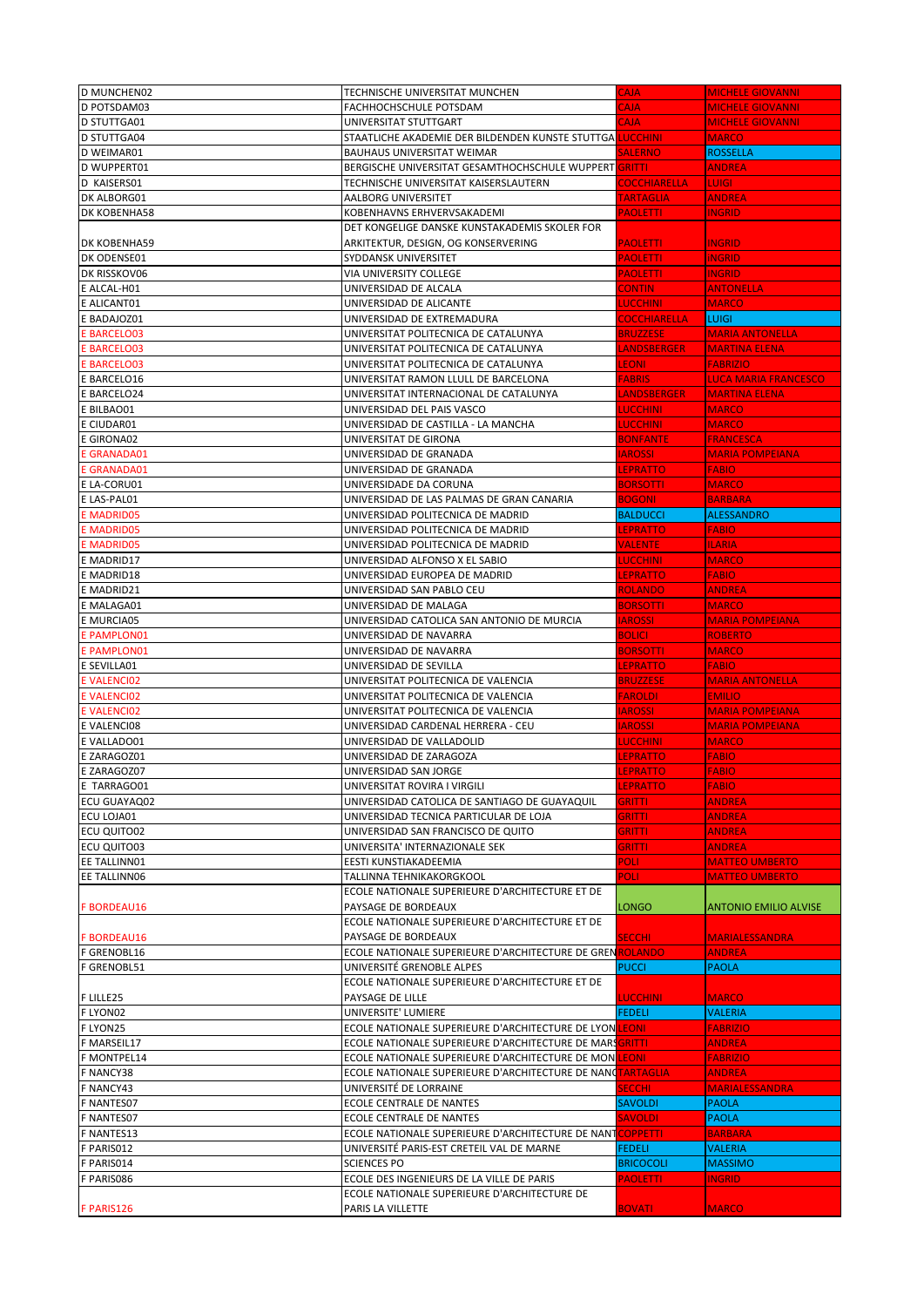|                           | ECOLE NATIONALE SUPERIEURE D'ARCHITECTURE DE                             |                     |                             |
|---------------------------|--------------------------------------------------------------------------|---------------------|-----------------------------|
| F PARIS126                | PARIS LA VILLETTE                                                        | <b>PAOLETTI</b>     | <b>INGRID</b>               |
| F PARIS129                | ECOLE D'ARCHITECTURE PARIS-VAL DE SEINE                                  | <b>CROSET</b>       | <b>PIERRE-ALAIN</b>         |
| F PARIS129                | ECOLE D'ARCHITECTURE PARIS-VAL DE SEINE                                  | GRITTI              | <b>ANDREA</b>               |
| F PARIS190                | ECOLE D'ARCHITECTURE DE PARIS BELLEVILLE                                 | GRITTI              | <b>ANDREA</b>               |
| F PARIS225                | UNIVERSITÉ PARIS-EST MARNE LA VALLEE                                     | <b>FEDELI</b>       | <b>VALERIA</b>              |
| F PARIS319                | ECOLE NATIONALE SUPERIEURE D'ARCHITECTURE PARIS MAROCCA                  |                     | <b>ALESSANDRO</b>           |
| F RENNES16                | ECOLE D'ARCHITECTURE DE BRETAGNE                                         | <b>BOVATI</b>       | <b>MARCO</b>                |
| F ROUEN19                 | ECOLE NATIONALE SUPERIEURE D'ARCHITECTURE DE NORN PAOLETTI               |                     | <b>INGRID</b>               |
| F ST-ETIE08               | ECOLE NATIONALE SUPERIEURE D'ARCHITECTURE DE SAINTEINI                   |                     | <b>GIULIA</b>               |
| F STRASBO16               | ECOLE NATIONALE SUPERIEURE D'ARCHITECTURE DE STRA <mark>ICOPPETTI</mark> |                     | <b>BARBARA</b>              |
| F STRASBO31               | INSTITUT NATIONAL DES SCIENCES APPLIQUEES DE STRASBCOPPETTI              |                     | <b>BARBARA</b>              |
| F TOULOUS24               | ECOLE NATIONALE SUPERIEURE DE ARCHITECTURE DE TOUCAPOLONGO               |                     | <b>STEFANO</b>              |
| F TOURS01                 | UNIVERSITÉ FRANCOIS RABELAIS (TOURS)                                     | <b>SAVOLDI</b>      | <b>PAOLA</b>                |
| F VAULX-V02               | ECOLE NATIONAL DES TRAVAUX PUBLICS DE L'ETAT                             | <b>PUCCI</b>        | <b>PAOLA</b>                |
| F VERSAIL05               | ECOLE NATIONALE SUPERIEURE D'ARCHITECTURE DE VERSIFABRIS                 |                     | <b>LUCA MARIA FRANCESCO</b> |
| G ATHINE02                | ETHNIKO METSOVIO POLYTECNIO                                              | <b>PALLINI</b>      | <b>CRISTINA</b>             |
| G EGALEO02                | PANEPISTIMIO DYTIKIS ATTIKIS                                             | <b>TZORTZI</b>      | <b>NERANTZIA</b>            |
| G PATRA01                 | PANEPISTIMIO PATRON (UNIVERSITY OF PATRAS)                               | GRITTI              | <b>ANDREA</b>               |
| G THESSAL01               | ARISTOTELEIO PANEPISTIMIO THESSALONIKIS                                  | PALLINI             | <b>CRISTINA</b>             |
| G VOLOS01                 | PANEPISTIMIO THESSALIAS                                                  | <b>FABRIS</b>       | <b>LUCA MARIA FRANCESCO</b> |
| G VOLOS01                 | PANEPISTIMIO THESSALIAS                                                  | <b>PALLINI</b>      | <b>CRISTINA</b>             |
| <b>GE TBILISI01</b>       | <b>GEORGIAN TECHNICAL UNIVERSITY</b>                                     | <b>LOMBARDINI</b>   | <b>NORA</b>                 |
| <b>GE TBILISI03</b>       | <b>ILIA STATE UNIVERSITY</b>                                             | <b>BERSANI</b>      | <b>ELEONORA</b>             |
| <b>GE TBLISI02</b>        | TBILISI STATE ACADEMY OF ART                                             | <b>BERSANI</b>      | <b>ELEONORA</b>             |
| HR ZAGREB01               | <b>SVEUCILISTE U ZAGREBU</b>                                             | <b>FABRIS</b>       | <b>LUCA MARIA FRANCESCO</b> |
| <b>HU BUDAPES02</b>       | BUDAPESTI MUSZAKI ES GAZDASAGTUDOMANYI EGYETEM <mark>I CORRADI</mark>    |                     | <b>EMILIA</b>               |
| <b>HU BUDAPES02</b>       | BUDAPESTI MUSZAKI ES GAZDASAGTUDOMANYI EGYETEM                           | <b>LOMBARDINI</b>   | <b>NORA</b>                 |
| HU BUDAPES16              | <b>OBUDAI EGYETEM</b>                                                    | <b>COCCHIARELLA</b> | <b>LUIGI</b>                |
| HU GODOLLO01              | SZENT ISTVAN UNIVERSITY                                                  | <b>COCCHIARELLA</b> | <b>LUIGI</b>                |
| HU GODOLLO01              | SZENT ISTVAN UNIVERSITY                                                  | <b>FABRIS</b>       | <b>LUCA MARIA FRANCESCO</b> |
| <b>IND AHMEDADBAD02</b>   | <b>CEPT UNIVERSITY</b>                                                   | <b>BRICOCOLI</b>    | <b>MASSIMO</b>              |
| <b>IND AHMEDADBAD02</b>   | <b>CEPT UNIVERSITY</b>                                                   | <b>VALENTE</b>      | <b>ILARIA</b>               |
| <b>IND CHENNAIO1</b>      | HINDUSTAN UNIVERSITY                                                     | <b>BRICOCOLI</b>    | <b>MASSIMO</b>              |
| <b>IND CHENNAIO1</b>      | HINDUSTAN UNIVERSITY                                                     | <b>PAOLETTI</b>     | <b>INGRID</b>               |
|                           | MKSSS DR. BHANUBEN NANAVATI COLLEGE OF                                   |                     |                             |
| <b>IND PUNE02</b>         | ARCHITECTURE FOR WOMEN                                                   | <b>PAOLETTI</b>     | <b>INGRID</b>               |
|                           |                                                                          |                     |                             |
| IR TABRIZ 01              | TABRIZ ISLAMIC ART UNIVERSITY                                            | <b>GIAMBRUNO</b>    | <b>MARIA CRISTINA</b>       |
| IRLCORK01                 | UNIVERSITY COLLEGE CORK                                                  | <b>FABRIS</b>       | <b>LUCA MARIA FRANCESCO</b> |
| IRLWATERFO01              | WATERFORD INSTITUTE OF TECHNOLOGY                                        | <b>FABRIS</b>       | <b>LUCA MARIA FRANCESCO</b> |
| <b>ISR BEERSHEVA01</b>    | BEN GURION UNIVERSITY OF THE NEGEV                                       | <b>PONZINI</b>      | <b>DAVIDE</b>               |
| <b>ISR HAIFA01</b>        | TECHNION - ISRAEL INSTITUTE OF TECHNOLOGY                                | <b>ADAMI</b>        | <b>ANDREA</b>               |
| <b>ISR JERUSAL01</b>      | BEZALEL ACADEMY OF ARTS & DESIGN                                         | <b>ADAMI</b>        | <b>ANDREA</b>               |
| <b>ISR TELAVIV01</b>      | TEL AVIV UNIVERSITY                                                      | <b>ADAMI</b>        | <b>ANDREA</b>               |
| JPN CHIBA01               | <b>CHIBA UNIVERSITY</b>                                                  | <b>CARAMELLINO</b>  | <b>GAIA</b>                 |
| JPN KYOTO03               | <b>KYOTO UNIVERSITY</b>                                                  | CARAMELLINO         | <b>GAIA</b>                 |
| JPN MEGURO01              | TOKYO INSTITUTE OF TECHNOLOGY                                            | <b>CARAMELLINO</b>  | <b>GAIA</b>                 |
| JPN NAGO01                | <b>DAIDO UNIVERSITY</b>                                                  | <b>FABRIS</b>       | LUCA MARIA FRANCESCO        |
| JPN TOKYO01               | TOKYO UNIVERSITY OF THE ARTS                                             | CARAMELLINO         | <b>GAIA</b>                 |
| JPN TOKYO03               | THE UNIVERSITY OF TOKYO                                                  | <b>CARAMELLINO</b>  | <b>GAIA</b>                 |
| JPN TSUKUBA01             | UNIVERSITY OF TSUKUBA                                                    | <b>CARAMELLINO</b>  | <b>GAIA</b>                 |
| LV RIGA02                 | RIGAS TEHNISKA UNIVERSITATE                                              | <b>POLI</b>         | <b>MATTEO UMBERTO</b>       |
| LV RIGA02                 | RIGAS TEHNISKA UNIVERSITATE                                              | <b>TARTAGLIA</b>    | <b>ANDREA</b>               |
| <b>MEX GUADAL01</b>       | UNIVERSIDAD DE GUADALAJARA                                               | <b>CONTIN</b>       | <b>ANTONELLA</b>            |
| MEX MEXICOC02             | UNIVERSIDAD AUTONOMA METROPOLITANA                                       | <b>CONTIN</b>       | <b>ANTONELLA</b>            |
| MEX MEXICOC03             | UNIVERSIDAD NACIONAL AUTONOMA DE MEXICO                                  | <b>IAROSSI</b>      | <b>MARIA POMPEIANA</b>      |
| <b>MEX MONTERR01</b>      | MONTERREY TEC ITESM                                                      | <b>LEONI</b>        | <b>FABRIZIO</b>             |
| MEX XALAPA01              | UNIVERSIDAD ANAHUAC                                                      | GRITTI              | <b>ANDREA</b>               |
| MT MALTA01                | UNIVERSITA TA MALTA                                                      | <b>FABRIS</b>       | <b>LUCA MARIA FRANCESCO</b> |
| N OSLO02                  | ARKITEKTUR - OG DESIGNHØGSKOLEN I OSLO                                   | <b>FABRIS</b>       | <b>LUCA MARIA FRANCESCO</b> |
| N OSLO02                  | ARKITEKTUR - OG DESIGNHØGSKOLEN I OSLO                                   | POLI:               | <b>MATTEO UMBERTO</b>       |
| N STAVANG01               | UNIVERSITETET I STAVANGER                                                | <b>PACCHI</b>       | <b>CAROLINA</b>             |
|                           | NORGES ARKTISKE UNIVERSITET UIT THE ARCTIC<br>UNIVERSITY OF NORWAY       | <b>FABRIS</b>       | LUCA MARIA FRANCESCO        |
| N TROMSO01<br>N TRONDHE01 | NORGES TEKNISK-NATURVITENSKAPELIGE UNIVERSITET                           | <b>POLI</b>         | <b>MATTEO UMBERTO</b>       |
| NL AMSTERD01              | UNIVERSITEIT VAN AMSTERDAM                                               | <b>MARIOTTI</b>     | <b>ILARIA</b>               |
| <b>NL AMSTERD05</b>       | HOGESCHOOL VAN AMSTERDAM                                                 | <b>BONFANTE</b>     | <b>FRANCESCA</b>            |
| NL DELFT01                | TECHNISCHE UNIVERSITEIT DELFT                                            | <b>ROLANDO</b>      | <b>ANDREA</b>               |
| NL EINDHOV17              | TECHNISCHE UNIVERSITEIT EINDHOVEN                                        | POLI:               | <b>MATTEO UMBERTO</b>       |
| NL GRONING01              | RIJKSUNIVERSITEIT GRONINGEN                                              | <b>MARIOTTI</b>     | <b>ILARIA</b>               |
| NL WAGENIN01              | UNIVERSITEIT WAGENINGEN                                                  | <b>FABRIS</b>       | <b>LUCA MARIA FRANCESCO</b> |
| P AVEIRO01                | UNIVERSIDADE DE AVEIRO                                                   | <b>FEDELI</b>       | <b>VALERIA</b>              |
| P COIMBRA01               | UNIVERSIDADE DE COIMBRA                                                  | <b>POLI</b>         | <b>MATTEO UMBERTO</b>       |
| P EVORA01                 | UNIVERSIDADE DE EVORA                                                    | POLI                | <b>MATTEO UMBERTO</b>       |